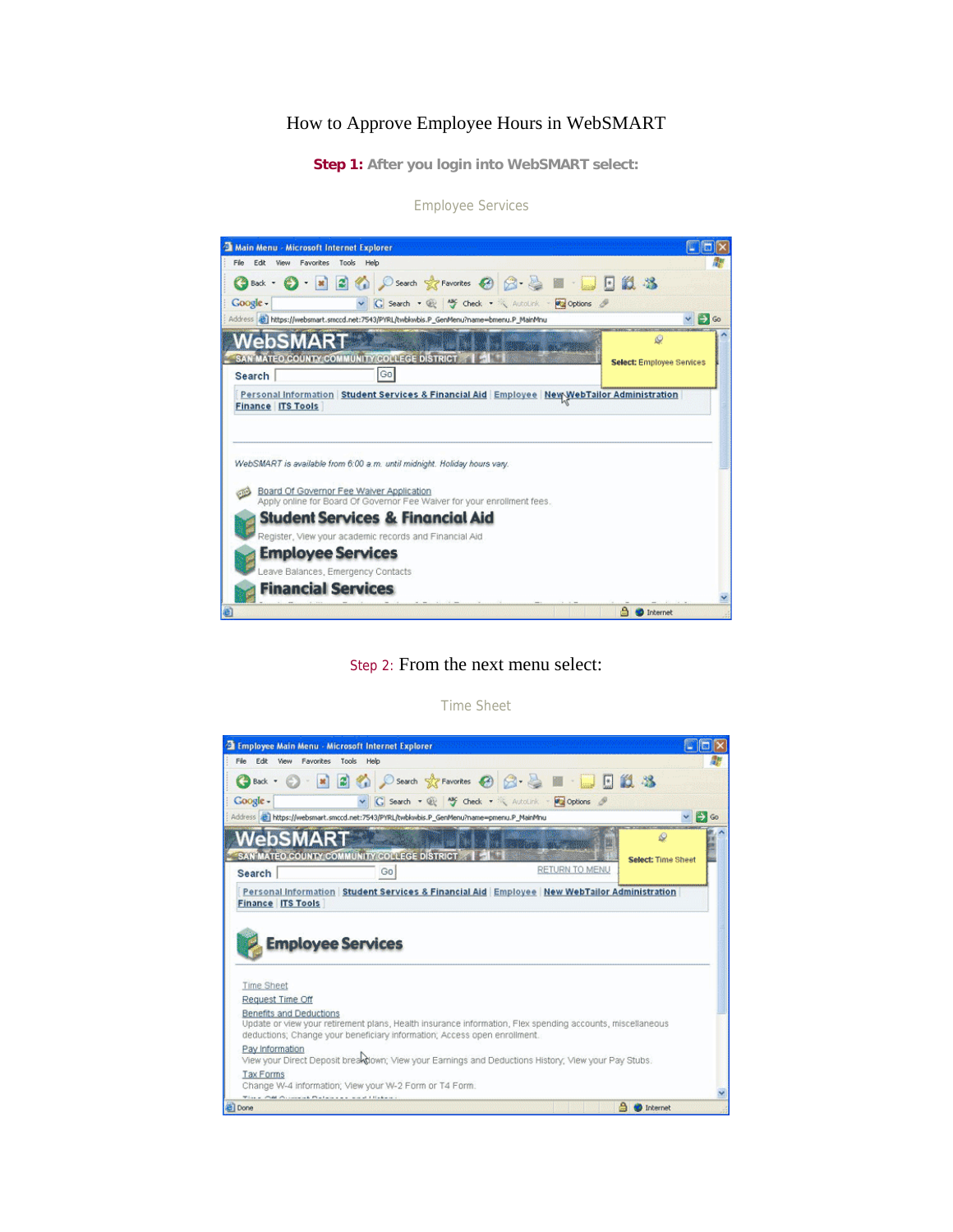**Scroll Down** 

| Time Sheet/Leave Request/Proxy - Microsoft Internet Explorer                                      |                                                                                                                                                                                                                                   | 医肌瘤         |
|---------------------------------------------------------------------------------------------------|-----------------------------------------------------------------------------------------------------------------------------------------------------------------------------------------------------------------------------------|-------------|
| Edit<br>File<br>View<br>Favorites Tools Help                                                      |                                                                                                                                                                                                                                   |             |
| Back -                                                                                            | - B C C Search S Favorites @ 3 - & III<br>日的名                                                                                                                                                                                     |             |
| Google -                                                                                          | G Search . @ <sup>Ay</sup> Check . AutoLink . Pa Options &                                                                                                                                                                        |             |
|                                                                                                   | Address (2) https://websmart.smccd.net:7543/PYRL/bwpktais.P_SelectTimeSheetRoll                                                                                                                                                   | E Go        |
| vebsl                                                                                             |                                                                                                                                                                                                                                   | Q           |
| SAN MATEO COUNTY COMMUNITY COLLEGE DISTRICT                                                       |                                                                                                                                                                                                                                   | Scroll Down |
| Search                                                                                            | SITE MA<br>Gol                                                                                                                                                                                                                    |             |
| <b>Finance ITS Tools</b><br>Time Sheet/Leave Request/Proxy<br>Select<br><b>Selection Criteria</b> | Determine the action you want to take and click the radio button. If you are acting as a Proxy for an approver,<br>pleabe select a name from the list and click Select. To act as a Superuser, click the check box and then click |             |
|                                                                                                   |                                                                                                                                                                                                                                   |             |
|                                                                                                   | My Choice                                                                                                                                                                                                                         |             |
| <b>Access my Time Sheet:</b>                                                                      | c                                                                                                                                                                                                                                 |             |
| <b>Access my Leave Report:</b>                                                                    | c                                                                                                                                                                                                                                 |             |
| <b>Access my Leave Request:</b>                                                                   | c                                                                                                                                                                                                                                 |             |
| <b>B</b> Done                                                                                     | <b>D</b> Internet                                                                                                                                                                                                                 |             |

**Make sure the radio button "Approve or Acknowledge Time" is selected.** 

| Time Sheet/Leave Request/Proxy - Microsoft Internet Explorer |                                                                                                                                                                                                                                   |                  |
|--------------------------------------------------------------|-----------------------------------------------------------------------------------------------------------------------------------------------------------------------------------------------------------------------------------|------------------|
| File<br>Edit<br>View Favorites Tools Help                    |                                                                                                                                                                                                                                   |                  |
| $x \mid x$<br>Back -                                         | Search Pavorites @<br>設备<br>圓<br>G.                                                                                                                                                                                               |                  |
| Google -                                                     | v G Search . W Gheck . AutoLink . Woodbons                                                                                                                                                                                        |                  |
|                                                              | Address (a) https://websmart.smccd.net:7543/PYRL/bwpktais.P_SelectTimeSheetRoll                                                                                                                                                   | $\vee$ $\Box$ Go |
| Time Sheet/Leave Request/Proxy                               |                                                                                                                                                                                                                                   |                  |
| Select.<br><b>Selection Criteria</b>                         | Determine the action you want to take and click the radio button. If you are acting as a Proxy for an approver,<br>please select a name from the list and click Select. To act as a Superuser, click the check box and then click |                  |
| <b>Access my Time Sheet:</b>                                 | My Choice                                                                                                                                                                                                                         |                  |
| <b>Access my Leave Report:</b>                               | c                                                                                                                                                                                                                                 |                  |
| <b>Access my Leave Request:</b>                              |                                                                                                                                                                                                                                   |                  |
| <b>Approve or Acknowledge Time:</b>                          |                                                                                                                                                                                                                                   |                  |
| Act as Proxy:                                                | $\tilde{L}$                                                                                                                                                                                                                       |                  |
| <b>Act as Superuser:</b>                                     | Make sure this is selected                                                                                                                                                                                                        |                  |
|                                                              |                                                                                                                                                                                                                                   |                  |
| Select                                                       |                                                                                                                                                                                                                                   |                  |
| <b>B</b> Done                                                | <b>CD</b> Internet                                                                                                                                                                                                                |                  |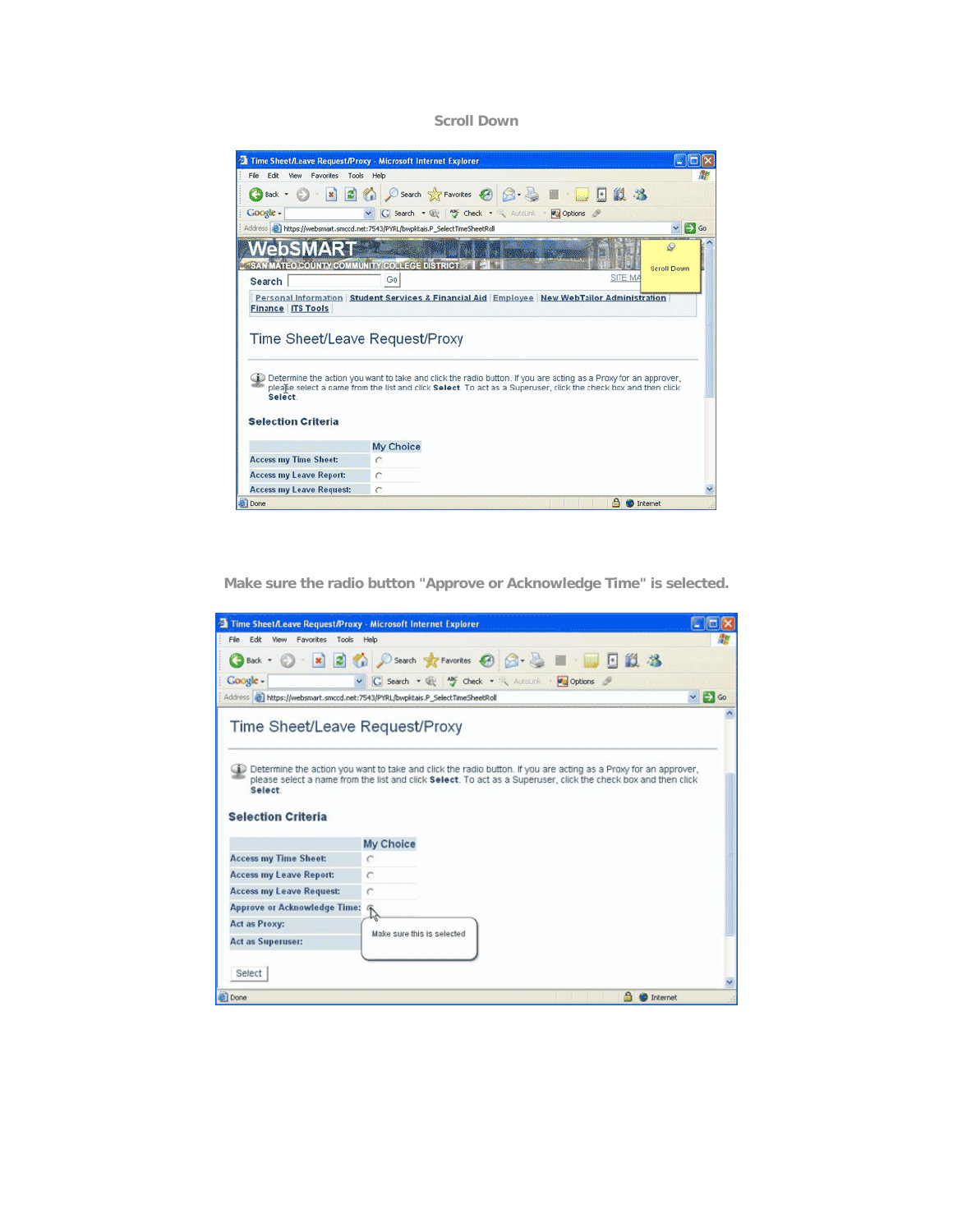**To act as a proxy for a co-worker means they have given you permission to approve their employees' time sheets. If you're not a proxy choose "Self"**

|                                                                                                                                                                                        | <b>Time Sheet/Leave Request/Proxy - Microsoft Internet Explorer</b>                                             | 医神经                   |
|----------------------------------------------------------------------------------------------------------------------------------------------------------------------------------------|-----------------------------------------------------------------------------------------------------------------|-----------------------|
| File Edit<br>View<br>Favorites Tools Help                                                                                                                                              |                                                                                                                 |                       |
| $=$ $\mathbf{x}$ $\mathbf{z}$<br><b>CE Back +</b>                                                                                                                                      | Search of Favorites @ 2 - & III<br>日段名<br>C.                                                                    |                       |
| Coogle -                                                                                                                                                                               | G Search . @ My Check . AutoLink . Doptions                                                                     |                       |
|                                                                                                                                                                                        | Address (a) https://websmart.smccd.net:7543/PYRL/bwpktais.P_SelectTimeSheetRoll                                 | $\vee$ $\bigoplus$ Go |
| Time Sheet/Leave Request/Proxy                                                                                                                                                         | Determine the action you want to take and click the radio button. If you are acting as a Proxy for an approver, |                       |
|                                                                                                                                                                                        | please select a name from the list and click Select. To act as a Superuser, click the check box and then click  |                       |
| Select                                                                                                                                                                                 |                                                                                                                 |                       |
|                                                                                                                                                                                        | My Choice                                                                                                       |                       |
|                                                                                                                                                                                        |                                                                                                                 |                       |
|                                                                                                                                                                                        | C<br>c                                                                                                          |                       |
|                                                                                                                                                                                        | $\sqrt{6}$                                                                                                      |                       |
| <b>Selection Criteria</b><br><b>Access my Time Sheet:</b><br><b>Access my Leave Report:</b><br><b>Access my Leave Request:</b><br><b>Approve or Acknowledge Time:</b><br>Act as Proxy: |                                                                                                                 |                       |
| <b>Act as Superuser:</b>                                                                                                                                                               | Self                                                                                                            |                       |

|                                                      | <b>Time Sheet/Leave Request/Proxy - Microsoft Internet Explorer</b>                                                                                                                                                               |                  |
|------------------------------------------------------|-----------------------------------------------------------------------------------------------------------------------------------------------------------------------------------------------------------------------------------|------------------|
| File.<br>Edit<br>View<br>Favorites<br>Tools          | Help                                                                                                                                                                                                                              |                  |
| x2<br>$\Box$ Back $\cdot$ $\Box$ $\cdot$             | ○search ☆Favorites ④ △· △ 圖 · ■ · 国 日 設 名                                                                                                                                                                                         |                  |
| Coogle -                                             | G Search . W Check . AutoLink . Pupplions &                                                                                                                                                                                       |                  |
|                                                      | Address a https://websmart.smccd.net:7543/PYRL/bwpktais.P_SelectTimeSheetRoll                                                                                                                                                     | $\vee$ $\Box$ Go |
| Time Sheet/Leave Request/Proxy                       |                                                                                                                                                                                                                                   |                  |
|                                                      |                                                                                                                                                                                                                                   |                  |
| Select.<br><b>Selection Criteria</b>                 | Determine the action you want to take and click the radio button. If you are acting as a Proxy for an approver,<br>please select a name from the list and click Select. To act as a Superuser, click the check box and then click |                  |
|                                                      | My Choice                                                                                                                                                                                                                         |                  |
| <b>Access my Time Sheet:</b>                         | c                                                                                                                                                                                                                                 |                  |
| <b>Access my Leave Report:</b>                       | c                                                                                                                                                                                                                                 |                  |
| <b>Access my Leave Request:</b>                      | c                                                                                                                                                                                                                                 |                  |
| <b>Approve or Acknowledge Time:</b><br>Act as Proxy: | $\sqrt{6}$<br>$\frac{1}{2}$ said $\frac{1}{2}$                                                                                                                                                                                    |                  |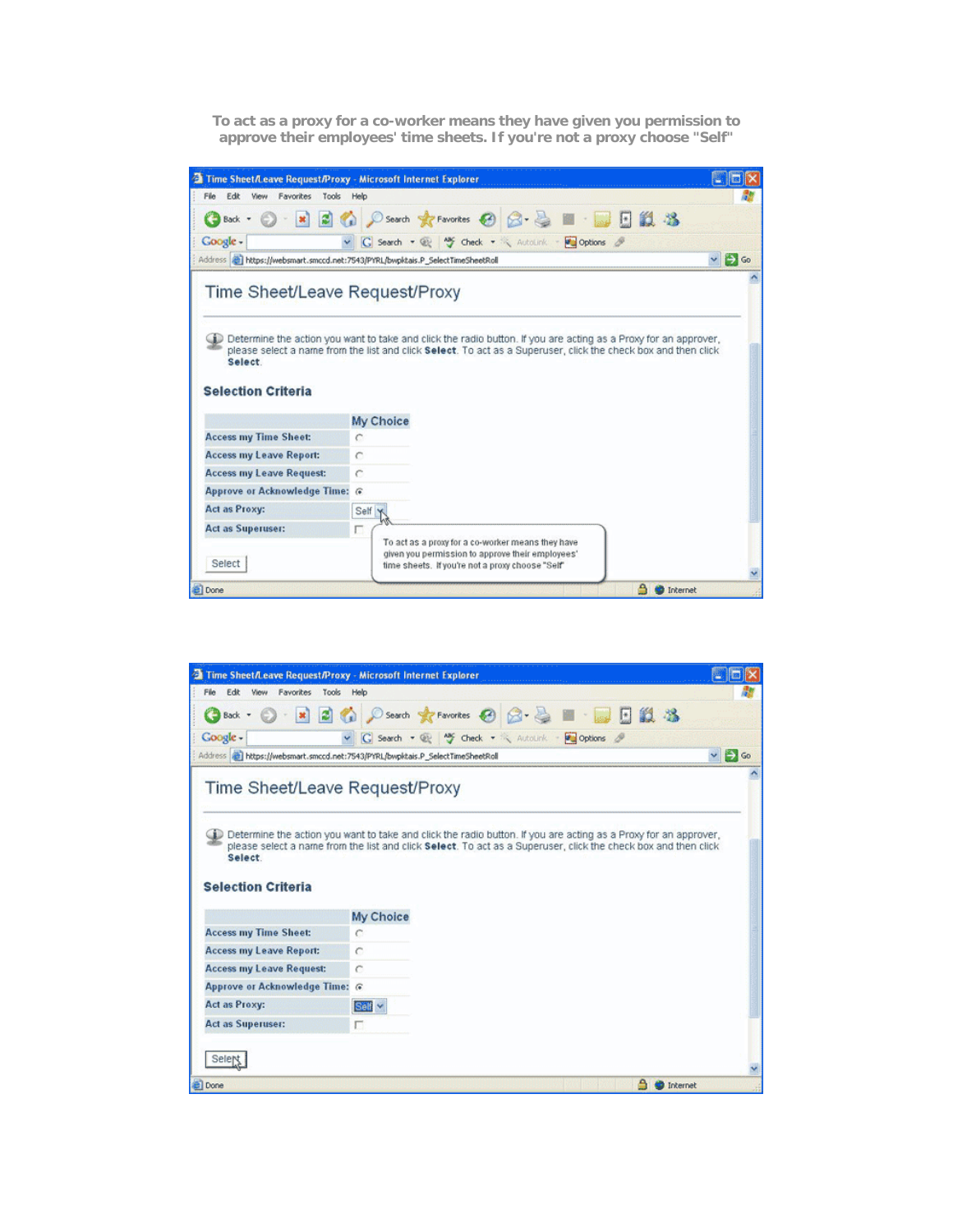**Scroll Down** 

| Selection - Microsoft Internet Explorer                   |    |                                                                                                               |                     |
|-----------------------------------------------------------|----|---------------------------------------------------------------------------------------------------------------|---------------------|
| Edit<br>File<br>View Favorites Tools Help                 |    |                                                                                                               |                     |
| Back +                                                    |    | O E B Osearch St Favorites @ B - B E D E LL 13                                                                |                     |
| Google -                                                  |    | v G Search . @ My Check . X AutoLink . My Options &                                                           |                     |
|                                                           |    | Address (2) https://websmart.smccd.net:7543/PYRL/bwpktais.P_ProcSelectTimeSheetRoll                           | $\vee$ $\bullet$ Go |
| WebSMA                                                    |    |                                                                                                               | Ω                   |
| SAN MATEO COUNTY COMMUNITY COLLEGE DISTRICT               |    |                                                                                                               | Scroll Down         |
| Search                                                    | Go | SITE MA                                                                                                       |                     |
| <b>Finance ITS Tools</b><br>Selection                     |    | Personal Information Student Services & Financial Aid Employee New WebTailor Administration                   |                     |
| the Sort Order and then click Select<br><b>Time Sheet</b> |    | Click the button under COA/Organization to select an organization and choose the Pay ID/Pay Period. Determine |                     |
| Department and Description My Choice Pay Period           |    |                                                                                                               |                     |
| 1, 4340, Counseling                                       | æ  | HP, May 01, 2005 to May 31, 2005                                                                              |                     |
| <b>Sort Order</b>                                         |    |                                                                                                               |                     |
|                                                           |    |                                                                                                               |                     |

**Select a "Pay Period" from the drop down menu.** 

| Selection - Microsoft Internet Explorer                                             |            |                                                                                          |                                                      | 胴                |
|-------------------------------------------------------------------------------------|------------|------------------------------------------------------------------------------------------|------------------------------------------------------|------------------|
| Edit<br>View Favorites Tools Help<br>File                                           |            |                                                                                          |                                                      |                  |
|                                                                                     |            | <b>O</b> Book • ⊙ · R 2 ⊙ △ P Search ☆ Favorites ④ B · 忌 ■ □ □ 説 %                       |                                                      |                  |
| Coogle -                                                                            |            | v C Search . @ My Check . & Autour . Doptions                                            |                                                      |                  |
| Address and https://websmart.smccd.net:7543/PYRL/bwpktais.P_ProcSelectTimeSheetRoll |            |                                                                                          |                                                      | $\vee$ $\Box$ Go |
| Selection                                                                           |            |                                                                                          | Q                                                    |                  |
| the Sort Order and then click Select.<br><b>Time Sheet</b>                          |            | Click the button under COA/Organization to select an organization and choose the Pay ID/ | Select a "Pay Period"<br>from the drop down<br>menu. |                  |
| Department and Description My Choice Pay Period                                     |            |                                                                                          |                                                      |                  |
| 1, 4340, Counseling                                                                 | $\sqrt{6}$ | HP, May 01, 2005 to May 31, 2005 v                                                       |                                                      |                  |
| <b>Sort Order</b>                                                                   |            |                                                                                          |                                                      | R                |
|                                                                                     |            | My Choice                                                                                |                                                      |                  |
| Sort employees' records by Status then by Name: G                                   |            |                                                                                          |                                                      |                  |
| Sort employees' records by Name:                                                    |            | $\circ$                                                                                  |                                                      |                  |
| Select                                                                              |            |                                                                                          |                                                      |                  |
|                                                                                     |            |                                                                                          |                                                      |                  |
| <b>B</b> lDone                                                                      |            |                                                                                          | thernet                                              |                  |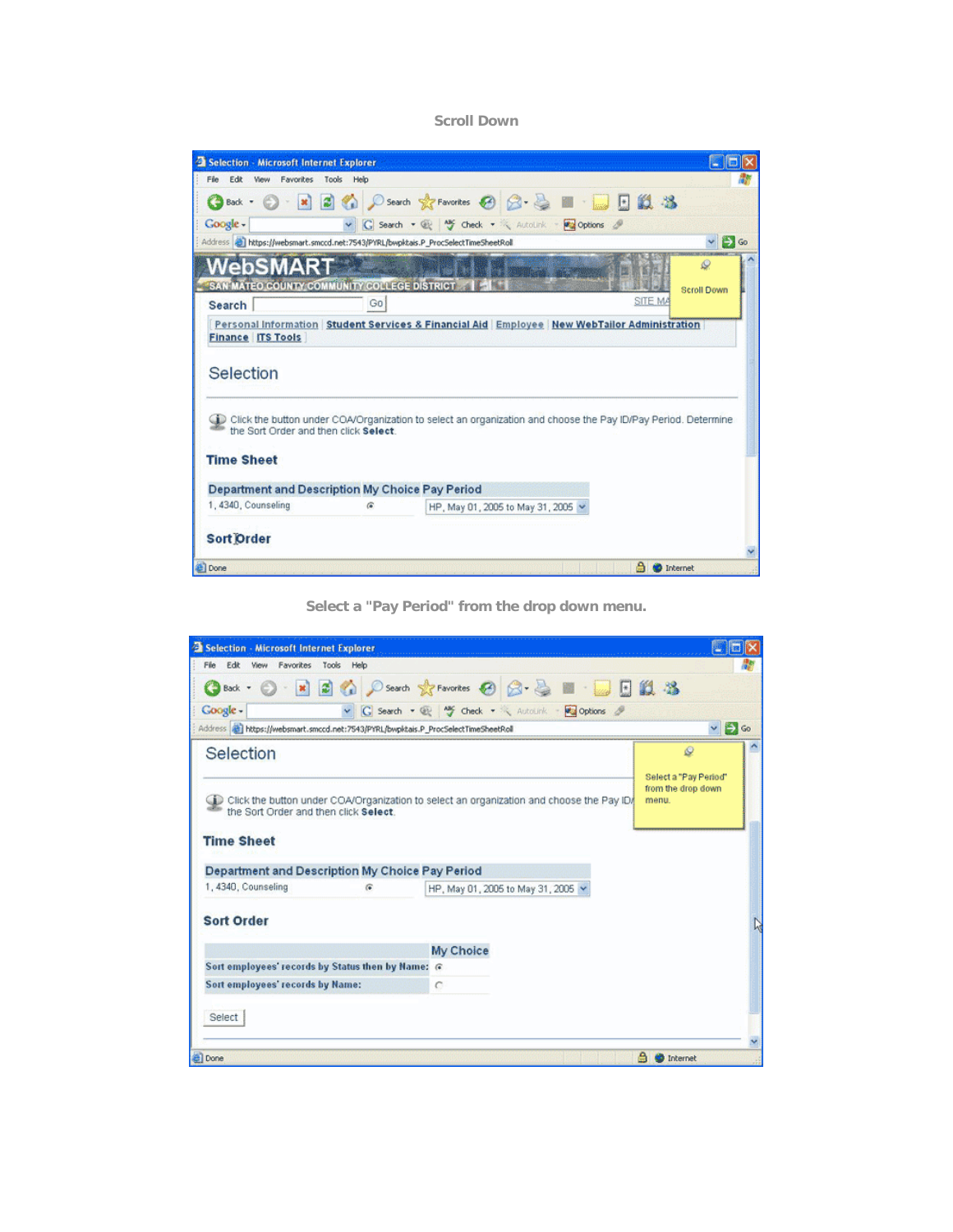| Selection - Microsoft Internet Explorer                                                                                              |            |                                                                                                                                                                                   | ξœ,                   |
|--------------------------------------------------------------------------------------------------------------------------------------|------------|-----------------------------------------------------------------------------------------------------------------------------------------------------------------------------------|-----------------------|
| File Edit View<br>Favorites Tools Help                                                                                               |            |                                                                                                                                                                                   |                       |
| $O - x = 2$<br>Back -                                                                                                                |            | ○Search ☆Favorites ④ ② → ■ · ■ · 国 图 3                                                                                                                                            |                       |
| Coogle -                                                                                                                             |            | G Search . @ MS Check . AutoLink . Pulptions &                                                                                                                                    |                       |
| Address & https://websmart.smccd.net:7543/PYRL/bwpktais.P_ProcSelectTimeSheetRoll                                                    |            |                                                                                                                                                                                   | $\vee$ $\bigoplus$ Go |
| Selection                                                                                                                            |            |                                                                                                                                                                                   |                       |
| the Sort Order and then click Select.<br><b>Time Sheet</b><br>Department and Description My Choice Pay Period<br>1, 4340, Counseling | $\sqrt{2}$ | HP, May 01, 2005 to May 31, 2005                                                                                                                                                  |                       |
| <b>Sort Order</b>                                                                                                                    |            | HP, Mar 01, 2005 to Mar 31, 2005<br>HP, Apr 01, 2005 to Apr 30, 2005<br>HP. May 01, 2005 to May 31, 2005.<br>HP, Jun 01, 2005 to Jun 30, 2005<br>HP. Jul 01. 2005 to Jul 31. 2005 |                       |
|                                                                                                                                      |            | Sort employees' records by Status then by Names (x, Aug 01, 2005 to Aug 31, 2005)                                                                                                 |                       |
| Sort employees' records by Name:                                                                                                     |            | C                                                                                                                                                                                 |                       |
| Select                                                                                                                               |            |                                                                                                                                                                                   |                       |
| <b>B</b> Done                                                                                                                        |            |                                                                                                                                                                                   | Internet              |

**The recommended sort order is Status/Name** 

| Selection - Microsoft Internet Explorer                                                                       |            |                                                                                                               | 四川区              |
|---------------------------------------------------------------------------------------------------------------|------------|---------------------------------------------------------------------------------------------------------------|------------------|
| File Edit View Favorites Tools Help                                                                           |            |                                                                                                               |                  |
|                                                                                                               |            | <b>3</b> Back · ○ · R 国伯 P Search ★ Favorites ④ B · 忌 图 · □ 图 説 路                                             |                  |
| Coogle -                                                                                                      |            | v G Search . W Check . Autourk . Wall Options                                                                 |                  |
| Address at https://websmart.smccd.net:7543/PYRL/bwpktais.P_ProcSelectTimeSheetRoll                            |            |                                                                                                               | $\vee$ $\Box$ Go |
| Selection                                                                                                     |            |                                                                                                               |                  |
| the Sort Order and then click Select.<br><b>Time Sheet</b><br>Department and Description My Choice Pay Period |            | Click the button under COA/Organization to select an organization and choose the Pay ID/Pay Period. Determine |                  |
| 1, 4340, Counseling                                                                                           | $\sqrt{ }$ | HE RUIDENCE GUILSTROUSED V                                                                                    |                  |
| <b>Sort Order</b>                                                                                             |            |                                                                                                               |                  |
|                                                                                                               |            | My Choice                                                                                                     |                  |
| Sort employees' records by Status then by Name:                                                               |            | $\mathbb{R}^3$                                                                                                |                  |
| Sort employees' records by Name:                                                                              |            |                                                                                                               |                  |
| <b>Select</b>                                                                                                 |            | This is the recommended sort<br>order.                                                                        |                  |
|                                                                                                               |            |                                                                                                               |                  |
| @ Done                                                                                                        |            | <b>C</b> Internet                                                                                             |                  |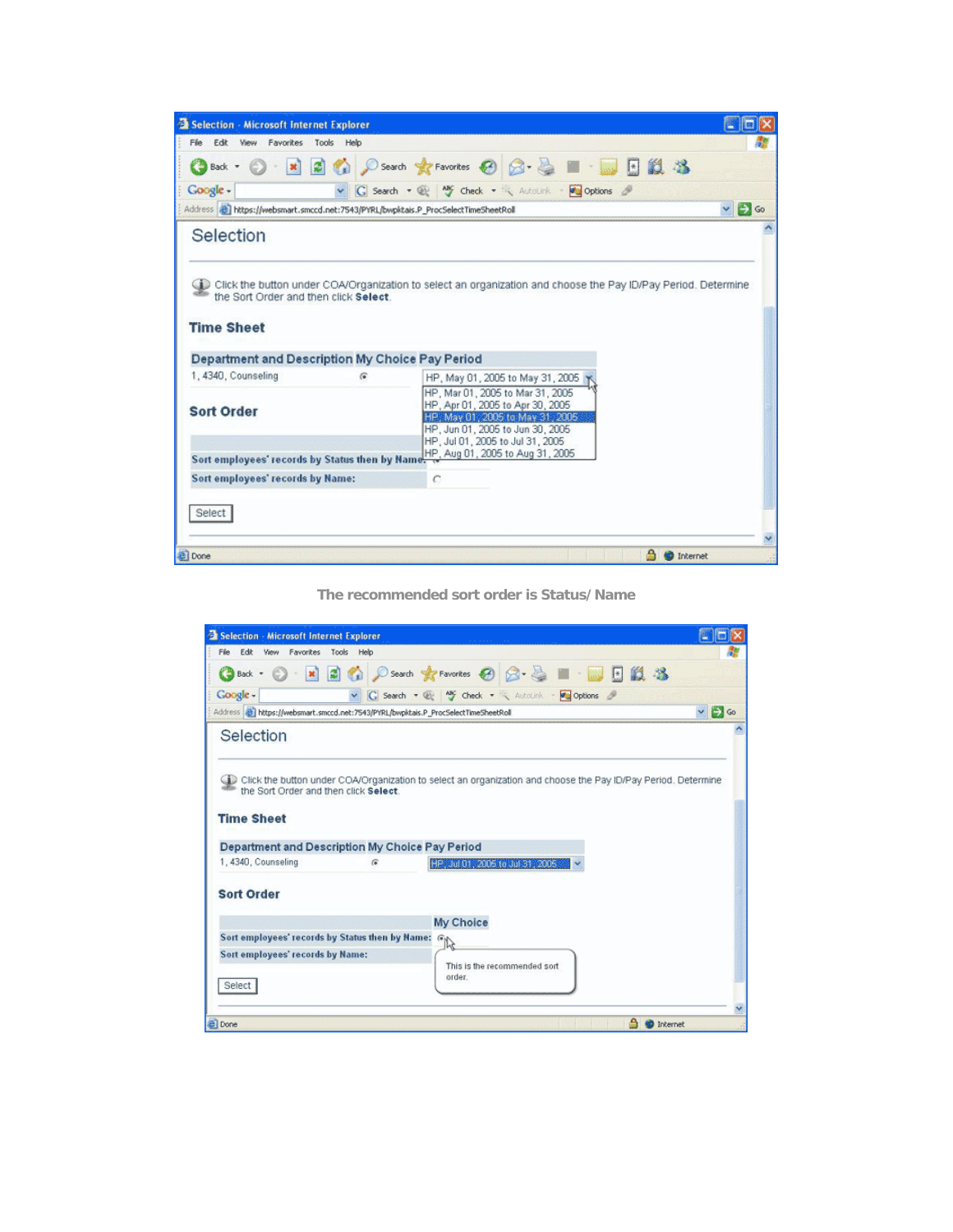## **Hit the button "Select"**

| Selection - Microsoft Internet Explorer                                                                                              |            |                                              | 化因               |
|--------------------------------------------------------------------------------------------------------------------------------------|------------|----------------------------------------------|------------------|
| File<br>Edit<br>View Favorites Tools Help                                                                                            |            |                                              |                  |
| Back +                                                                                                                               |            | O ES Cosarch Ar Favorites @ 3 - B E DE 11 3  |                  |
| Coogle -                                                                                                                             |            | v G Search . @ My Check . Autourk . Doptions |                  |
| Address (a) https://websmart.smccd.net:7543/PYRL/bwpktais.P_ProcSelectTimeSheetRoll                                                  |            |                                              | $\vee$ $\Box$ Go |
| Selection                                                                                                                            |            |                                              |                  |
| the Sort Order and then click Select.<br><b>Time Sheet</b><br>Department and Description My Choice Pay Period<br>1, 4340, Counseling | $\sqrt{2}$ | HP, Jul 01, 2005 to Jul 31, 2005             |                  |
| <b>Sort Order</b>                                                                                                                    |            |                                              |                  |
|                                                                                                                                      |            | My Choice                                    |                  |
| Sort employees' records by Status then by Name: G                                                                                    |            |                                              |                  |
| Sort employees' records by Name:                                                                                                     |            | $\circ$                                      |                  |
|                                                                                                                                      |            |                                              |                  |
|                                                                                                                                      |            |                                              |                  |
|                                                                                                                                      |            |                                              |                  |
| <b>a</b> ) Done                                                                                                                      |            |                                              | Internet         |

# **Scroll Down**

| Edit<br>File:<br>View<br>$\vert x \vert$ $\vert x \vert$<br><b>B</b> Back | Favorites Tools Help                                                                                          |                        |
|---------------------------------------------------------------------------|---------------------------------------------------------------------------------------------------------------|------------------------|
|                                                                           |                                                                                                               |                        |
|                                                                           | 名 D Search ☆Favorites → 日 日 山 弘 洛                                                                             |                        |
| Google -                                                                  | v G Search . W Gheck . AutoLink . Deptions &                                                                  |                        |
|                                                                           | Address (a) https://websmart.smccd.net:7543/PYRL/bwpktais.P_ProcSelectApproverAction                          | $\vee$ $\bigoplus$ Go  |
| ebSN                                                                      |                                                                                                               | ó.                     |
|                                                                           | SAN MATEO COUNTY COMMUNITY COLLEGE DISTRICT                                                                   |                        |
|                                                                           |                                                                                                               | Scroll Down<br>SITE MA |
| Search                                                                    | Go                                                                                                            |                        |
| click the employee's name.                                                | Click under Approve/Acknowledge or Return for Correction, and then click Save. For more detailed information, |                        |
| COA:                                                                      | 1. S.M.C.C.C.D.                                                                                               |                        |
|                                                                           | 4340, Counseling                                                                                              |                        |
| <b>Department:</b>                                                        | Jul 01, 2005 to Jul 31, 2005                                                                                  |                        |
| Pay Period:                                                               |                                                                                                               |                        |
| Act as Proxy:                                                             | Not Applicable                                                                                                |                        |
|                                                                           | Pay Period Time Entry Status: Open until Dec 31, 2006, 05:00 P.M.                                             |                        |
| 仪<br>Select New Department                                                | Reset   Save<br>Select All, Approve or FYI                                                                    |                        |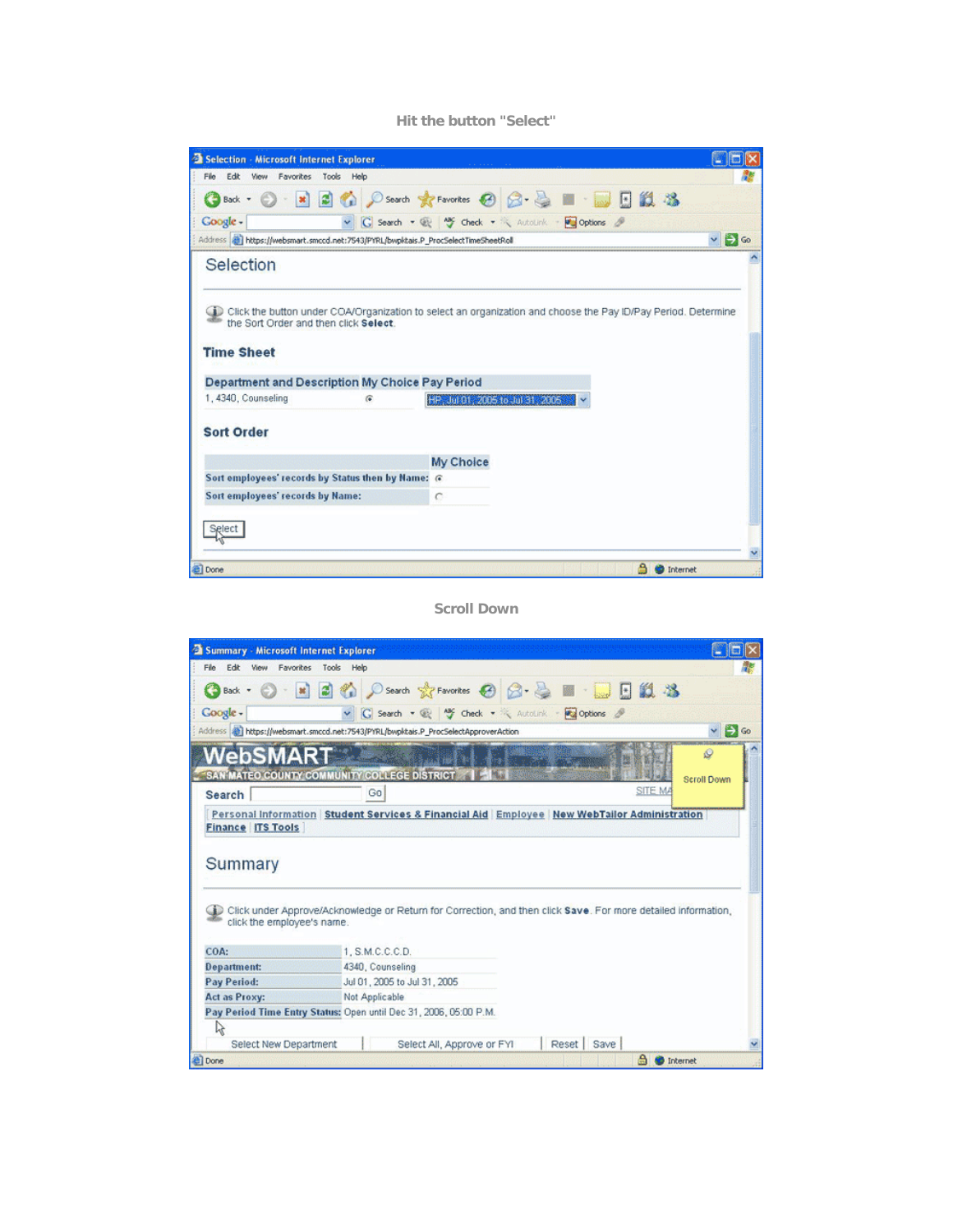| Coogle -                                   | Address (a) https://websmart.smccd.net:7543/PYRL/bwpktais.P_ProcSelectApproverAction |                    |                            |                       |                        | v C Search . W theck . Autolink . Eg Options |                                 | $\vee$ $\bigcirc$ Go                           |
|--------------------------------------------|--------------------------------------------------------------------------------------|--------------------|----------------------------|-----------------------|------------------------|----------------------------------------------|---------------------------------|------------------------------------------------|
| Pending                                    |                                                                                      |                    |                            |                       |                        |                                              |                                 |                                                |
| ID                                         | Name and<br>Position                                                                 | Required<br>Action | <b>Total</b><br>Hours      | Total<br><b>Units</b> | Queue<br><b>Status</b> | Approve<br>or FYI                            | <b>Return for</b><br>Correction | Other<br>Information                           |
| G00445993 Jose G.                          | Recinos<br>3S3229-00                                                                 | Approve            | 59.50                      | 00                    |                        | г                                            | n                               | Change Time<br>Record<br>Comments              |
|                                            | <b>Pay Event Transactions</b>                                                        |                    |                            |                       |                        |                                              |                                 | $\mathcal{Q}$<br>To approve time sheets one at |
|                                            | Action required by all approvers:                                                    |                    |                            | 0                     |                        |                                              | a time, first select the        |                                                |
|                                            | Time or Leave Transactions Approved or FYI:                                          |                    |                            | n                     |                        |                                              | employee's name.                |                                                |
|                                            | Time or Leave Transactions Awaiting Approval or FYI:                                 |                    |                            |                       |                        |                                              |                                 |                                                |
| Total:                                     |                                                                                      |                    |                            |                       |                        |                                              |                                 |                                                |
| <b>Total Hours:</b><br><b>Total Units:</b> |                                                                                      |                    |                            | 59.50<br>.00          |                        |                                              |                                 | R                                              |
|                                            |                                                                                      |                    |                            |                       |                        |                                              |                                 |                                                |
|                                            | Select New Department                                                                |                    | Select All, Approve or FYI |                       |                        | Reset                                        | Save                            |                                                |

|                      | Summary - Microsoft Internet Explorer                                                   |                           |                                    |       |                               |                                             |                                                                  |                                   | 攌            |
|----------------------|-----------------------------------------------------------------------------------------|---------------------------|------------------------------------|-------|-------------------------------|---------------------------------------------|------------------------------------------------------------------|-----------------------------------|--------------|
| File<br>Edit         | View Favorites Tools Help                                                               |                           |                                    |       |                               |                                             |                                                                  |                                   |              |
|                      |                                                                                         |                           |                                    |       |                               |                                             | <b>3</b> Back • ○ · ※ 日伯 ○ Search ★ Favorites ④ △ · △ ■ · ■ 日段 洛 |                                   |              |
| Coogle -             |                                                                                         |                           |                                    |       |                               | G Search . W Check . AutoLink . Pulptions & |                                                                  |                                   |              |
|                      | Address @ https://websmart.smccd.net:7543/PYRL/bwpktais.P_Proc5electApproverAction      |                           |                                    |       |                               |                                             |                                                                  | $\backsim$                        | <b>EX</b> Go |
| Pending              |                                                                                         |                           |                                    |       |                               |                                             |                                                                  |                                   |              |
| ID                   | Name and<br><b>Position</b>                                                             | Required<br><b>Action</b> | <b>Total</b><br><b>Hours</b> Units | Total | <b>Oueue</b><br><b>Status</b> | Approve<br>or FYI                           | <b>Return for</b><br>Correction                                  | Other<br>Information              |              |
|                      | G00445993 Jose G<br>$\frac{\text{Re} \mu \text{nos}}{352229 - 00}$                      | Approve                   | 59.50                              | .00   |                               | г                                           | г                                                                | Change Time<br>Record<br>Comments |              |
|                      | <b>Pay Event Transactions</b>                                                           |                           |                                    | o     |                               |                                             |                                                                  |                                   |              |
|                      | Action required by all approvers:<br><b>Time or Leave Transactions Approved or FYI:</b> |                           |                                    | n     |                               |                                             |                                                                  |                                   |              |
|                      | <b>Time or Leave Transactions Awaiting Approval or FYI:</b>                             |                           |                                    |       |                               |                                             |                                                                  |                                   |              |
| Total:               |                                                                                         |                           |                                    |       |                               |                                             |                                                                  |                                   |              |
| <b>Total Hours:</b>  |                                                                                         |                           |                                    | 59.50 |                               |                                             |                                                                  |                                   |              |
| <b>Total Units:</b>  |                                                                                         |                           |                                    | .00   |                               |                                             |                                                                  |                                   |              |
|                      | Select New Department                                                                   |                           | Select All, Approve or FYI         |       |                               | Reset                                       | Save                                                             |                                   |              |
| RELEASE: 6.1         |                                                                                         |                           |                                    |       |                               |                                             |                                                                  | powered by                        |              |
| le   View Time Sheet |                                                                                         |                           |                                    |       |                               |                                             |                                                                  | <b>C</b> Internet                 |              |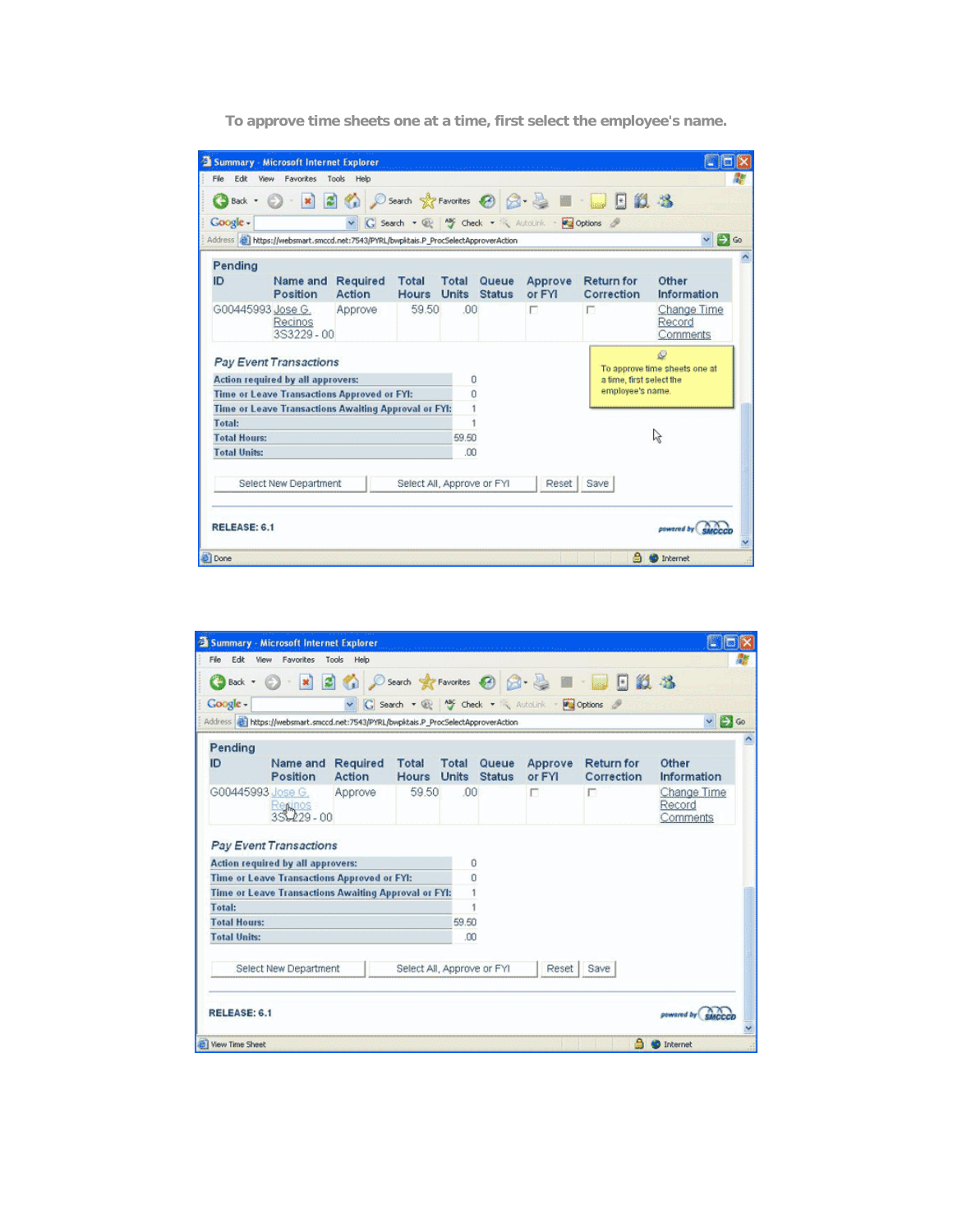**Scroll Down** 

| Edit<br>File<br>View                                             | Favorites Tools Help                                 |                                                                                                       |                                    |               |               |                   |
|------------------------------------------------------------------|------------------------------------------------------|-------------------------------------------------------------------------------------------------------|------------------------------------|---------------|---------------|-------------------|
| <b>CB</b> Back                                                   | $\left  \begin{array}{c} x \\ y \end{array} \right $ | © D Search <x +="" 12="" 3<="" b="B" favorites="" th="" →=""><th></th><th></th><th></th><th></th></x> |                                    |               |               |                   |
| Google -                                                         |                                                      | G Search . @ <sup>Ay</sup> Check . AutoLink . Pa Options &                                            |                                    |               |               |                   |
|                                                                  |                                                      | Address & https://websmart.smccd.net:7543/PYRL/bwpktais.P_ProcDeleteAppr                              |                                    |               |               | EX Go             |
| <b>NebSMA</b>                                                    |                                                      |                                                                                                       |                                    |               |               | Q                 |
| SAN MATEO COUNTY COMMUNITY COLLEGE DISTRICT                      |                                                      |                                                                                                       |                                    |               |               | Scroll Down       |
| Search                                                           | Go                                                   |                                                                                                       |                                    |               | SITE MA       |                   |
|                                                                  |                                                      | Personal Information Student Services & Financial Aid Employee New WebTailor Administration           |                                    |               |               |                   |
| <b>Finance ITS Tools</b><br><b>Employee Detailed Information</b> |                                                      | To select the next or previous employee (if applicable), click either Next or Previous.               |                                    |               |               |                   |
| <b>Employee ID and Name:</b>                                     |                                                      | G00445993 Jose G. Recinos                                                                             | <b>Department and Description:</b> |               |               | 1 4340 Counseling |
|                                                                  |                                                      | 3S3229-00 SA-Operations                                                                               | <b>Transaction Status:</b>         |               | Pendina       |                   |
| Previous Menu                                                    | Approve                                              | Return for Correction                                                                                 |                                    | Change Record | <b>Delete</b> |                   |
| Add Comment                                                      |                                                      |                                                                                                       |                                    |               |               |                   |
| Title:                                                           |                                                      | L'Ommergele L'Orgaliere Quanto L'Annount Dictribution 1                                               |                                    |               |               |                   |

**Double check the employee's hours are correct** 

|                     |                            |                         |      |                 |                                     | <b>Employee Detailed Information - Microsoft Internet Explorer</b>         |                        |                                              |                                                                                                                                      |                             |                                             | 國國                     |                     |
|---------------------|----------------------------|-------------------------|------|-----------------|-------------------------------------|----------------------------------------------------------------------------|------------------------|----------------------------------------------|--------------------------------------------------------------------------------------------------------------------------------------|-----------------------------|---------------------------------------------|------------------------|---------------------|
| Edit<br>File        | View                       | Favorites Tools Help    |      |                 |                                     |                                                                            |                        |                                              |                                                                                                                                      |                             |                                             |                        |                     |
|                     |                            |                         |      |                 |                                     |                                                                            |                        |                                              | <b>3 Back • ○ · R 2 ① Search ☆ Favorites ④ ② - ③ 图 · ■ · ■ 图 说 名</b>                                                                 |                             |                                             |                        |                     |
| Google -            |                            |                         |      |                 |                                     |                                                                            |                        |                                              | v G Search . W Y Check . AutoLink . Doptions &                                                                                       |                             |                                             |                        |                     |
|                     |                            |                         |      |                 |                                     | Address (a) https://websmart.smccd.net:7543/PYRL/bwpktais.P ProcDeleteAppr |                        |                                              |                                                                                                                                      |                             |                                             | $\vee$ $\bigoplus$ Go  |                     |
| <b>Time Sheet</b>   |                            |                         |      |                 |                                     |                                                                            |                        |                                              |                                                                                                                                      |                             |                                             | $\mathcal{Q}$          |                     |
|                     |                            | Rate                    |      |                 | Hours Units Jul 01. Jul 02.<br>2005 | 2005                                                                       | <b>Jul 03.</b><br>2005 | <b>Jul 04.</b><br>2005                       | Earnings Shift Special Total Total Friday, Saturday, Sunday, Monday, Tuesday, Wedn<br><b>Jul 05.</b><br>2005                         | <b>Jul 06</b>               | Double check<br>their hours are<br>correct. |                        |                     |
| Regular<br>Pay      | $-1$                       |                         | 59.5 |                 | 4.5                                 |                                                                            |                        |                                              | 4.5                                                                                                                                  |                             |                                             |                        |                     |
| <b>Total Hours:</b> |                            |                         | 59.5 |                 | 4.5                                 |                                                                            |                        |                                              | 4.5                                                                                                                                  |                             | 4.5                                         |                        |                     |
| <b>Total Units:</b> |                            |                         |      | 0               |                                     |                                                                            |                        |                                              |                                                                                                                                      |                             |                                             |                        |                     |
| Time In and Out     |                            |                         |      |                 |                                     |                                                                            |                        |                                              |                                                                                                                                      |                             |                                             |                        |                     |
|                     | 2005                       | Jul 01. Jul 02.<br>2005 |      | Jul 03.<br>2005 | <b>Jul 04.</b><br>2005              | <b>Jul 05.</b><br>2005                                                     |                        |                                              | Earnings Friday, Saturday, Sunday, Monday, Tuesday, Wednesday, Thursday, Friday, Saturday, Sunday, M<br>Jul 06, 2005 Jul 07.<br>2005 | Jul 08, Jul 09,<br>2005     | 2005                                        | <b>Jul 10.</b><br>2005 | J<br>$\overline{2}$ |
| Regular<br>Pav      | 10:15<br>AM<br>12:30<br>PM |                         |      |                 | 10:15<br>AM<br>12:30<br>PM          |                                                                            |                        | 10:15 AM<br>12:30 PM<br>01:15 PM<br>03:00 PM |                                                                                                                                      | 10:15<br>AM<br>12:30<br>PM  |                                             |                        |                     |
|                     | 01:15<br><b>PM</b>         |                         |      |                 | 01:15<br><b>PM</b><br>03:00         |                                                                            |                        | 05:00 PM<br>05:30 PM                         |                                                                                                                                      | 01:15<br><b>PM</b><br>03:00 |                                             |                        |                     |
|                     | 03:00<br><b>PM</b>         |                         |      |                 | <b>PM</b>                           |                                                                            |                        |                                              |                                                                                                                                      | PM.                         |                                             |                        |                     |